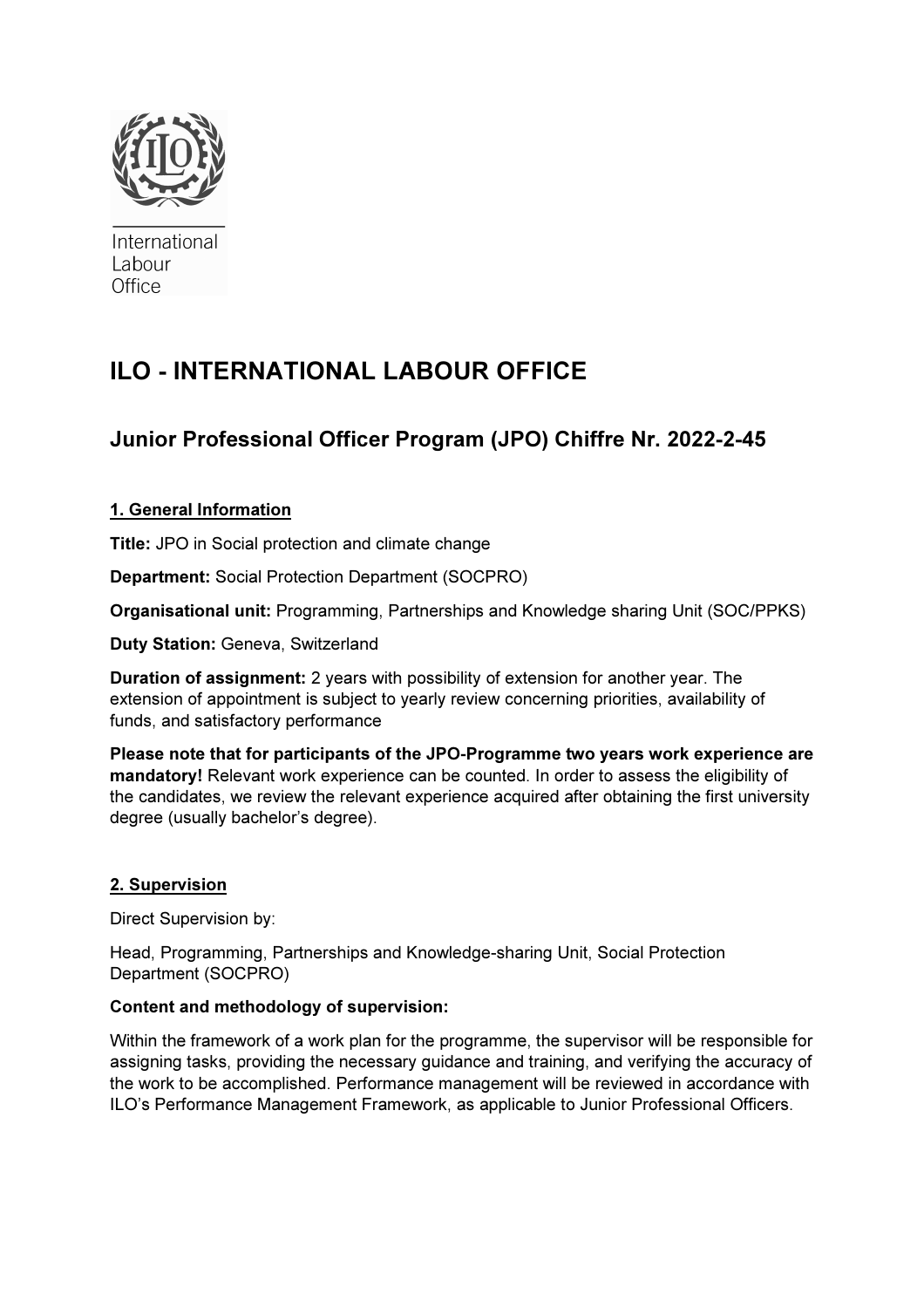## 3. Introduction

Climate change is one of the main drivers of structural transformative change in the world of work today – as well as of poverty and inequality, critically affecting incomes, jobs and the health of millions of people around the planet. According to the ILO more than 1.2 billion jobs rely on a stable environment and ecosystems.

On the one hand, the direct effects of climate change, including rising temperatures and sea levels, changing precipitation patterns and extreme weather events, have negative impacts on populations, particularly those living (and working) below the poverty line, informal economy workers and vulnerable communities. On the other hand, policy response measures developed to mitigate climate change, including efforts to reduce greenhouse gas (GHG) emissions, can have, at least temporarily, a negative impact on certain population groups. Both the physical effects of climate change and the impact of policy responses can exacerbate risks over the course of people's lives, such as unemployment, sickness, employment injury, loss of livelihoods and income, or climate-related displacement.

Comprehensive social protection systems – offering coverage against life-cycle risks even during shocks and crises, and constituting key drivers for economic and social development – are at the heart of a just transition, including strategies to mitigate and adapt to climate change. Social protection is, for example, critical to support workers and employers in transitioning from carbon-intensive sectors towards a greener and more sustainable economy. Unless transition policy packages include green, employment and social protection measures (such as e.g. unemployment protection and social assistance), policies will be hard to sustain in the medium to long term.

The ILO's Social Protection Department (SOCPRO) contributes to the achievement of the ILO's mandate "to enhance the coverage and effectiveness of social protection for all" by supporting the creation of comprehensive social security systems including social protection floors, in line also with SDG 1.3 but also contributing to SDGs 3.8, 5.4, 8.4 and 10.4. This includes support to the development of national social protection strategies, and support to the design, implementation and good governance of schemes. Social protection is part of outcome 8, namely 'Comprehensive and sustainable social protection for all', of the ILO's Programme and Budget (P&B) for 2022 – 2023 and its Global Flagship Programme on Building Social Protection Floors for All (Flagship Programme). The strategy of the Office in the framework of Outcome 8 and its Flagship Programme includes supporting the adaptation of social protection systems to systemic shocks and to ensure a just transition to environmentally sustainable economies. Furthermore, the Resolution concerning the recurrent discussion on social protection (social security) adopted by the International Labour Conference at its 109th Session in June 2021 and its accompanying Plan of Action for 2021- 26 endorsed by the ILO's Governing Body at its 343th Session in November 2021, have reinforced this commitment. The UN Secretary-General's initiative of a Global Accelerator on Jobs and Social Protection for Just Transitions also calls for integrated policy responses to accelerate climate action.

SOCPRO is strengthening its thematic programme on social protection and climate change as part of the second phase of its Flagship Programme and in line with Programme and Budget Output 8.3, under which the ILO supports its Members to integrate social protection in comprehensive policy responses to support and protect workers and employers during their life and work transitions.

The JPO will be located in the Social Protection Department and more specifically in the Programming, Partnerships and Knowledge-sharing Unit (SOC/PPKS). The JPO will work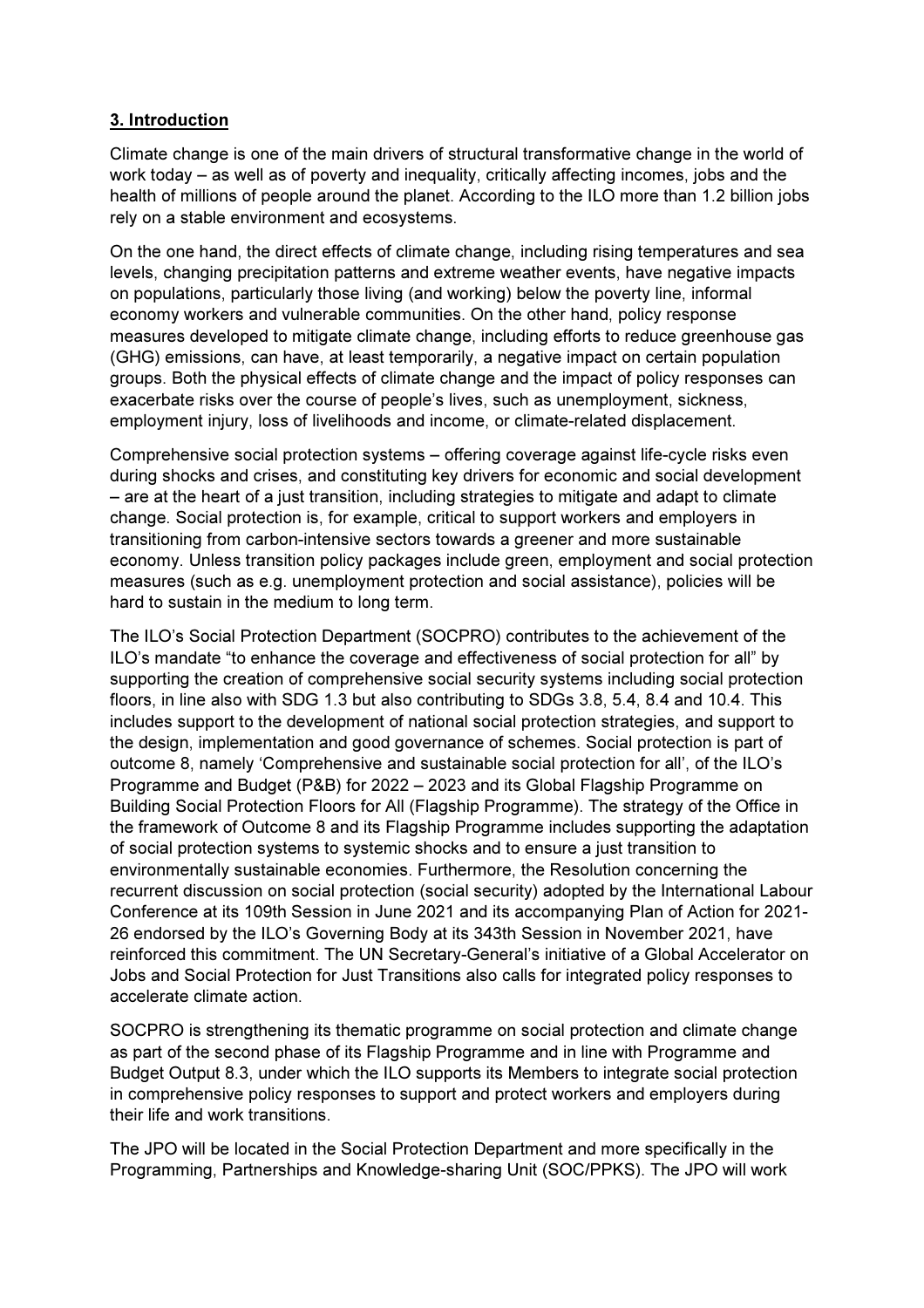under the supervision of the Head of the Unit and the technical guidance of the Social Protection and Climate Change Specialist in charge of the thematic area.

The JPO will contribute to the social protection outcomes of the ILO and more specifically to the work on social protection and climate change. The JPO will contribute to Outcome 8 on social protection, namely 'Comprehensive and sustainable social protection for all' within the ILO's Strategic Policy Framework 2022-2025.

## 4. Duties and Responsibilities

Under the direct supervision of the Head of the SOC/PPKS Unit and the technical guidance of the Social Protection and Climate Change Specialist, the JPO will contribute to the development and operations of the thematic work on social protection and climate change under the Flagship Programme:

- 1) Support efforts on the thematic area at global and country level to assist ILO Members in developing and implementing integrated just transition, green growth and/or climate policies and strategies that include social protection, including in the framework of the Global Accelerator on Jobs and Social Protection for Just **Transitions**
- 2) Support efforts on this thematic area at global and country level to assist ILO Members in developing and implementing social protection policies/strategies that include climate (change) considerations, including through action-oriented research, such as social protection assessments.
- 3) Map and document experiences of integrated policies and strategies for a just transition, green growth and climate action that include social protection, in close collaboration with ILO country offices and HQ colleagues, including the Green Jobs Programme and the Climate Action for Jobs Initiative. Capitalize on these experiences to facilitate cross-country learning and the development of knowledge around the enabling role of social protection for a just transition.
- 4) Contribute to the development of thematic briefs with technical and policy arguments to support the integration of social protection as a key enabler of a just transition based on International Labour Standards.
- 5) Contribute to designing training modules and related guiding materials for constituents at global and country level to support capacity building for the design and implementation of integrated policies on social protection and climate change.
- 6) Support the backstopping of development cooperation projects in the area, including e.g. assisting in the development of project proposals, identifying and liaising with partners.
- 7) Assist in developing and maintaining strategic networks and partnerships in the field of social protection and climate change. This most notably includes supporting the secretariat of the inter-agency Social Protection and Climate Change Working Group, including coordination of meetings, development/consolidation of related documents and communication.
- 8) Assist both internal and external communication efforts on social protection and climate change, including systematic knowledge management, maintenance of the thematic websites, design of communication materials and support in the organisation of dissemination events.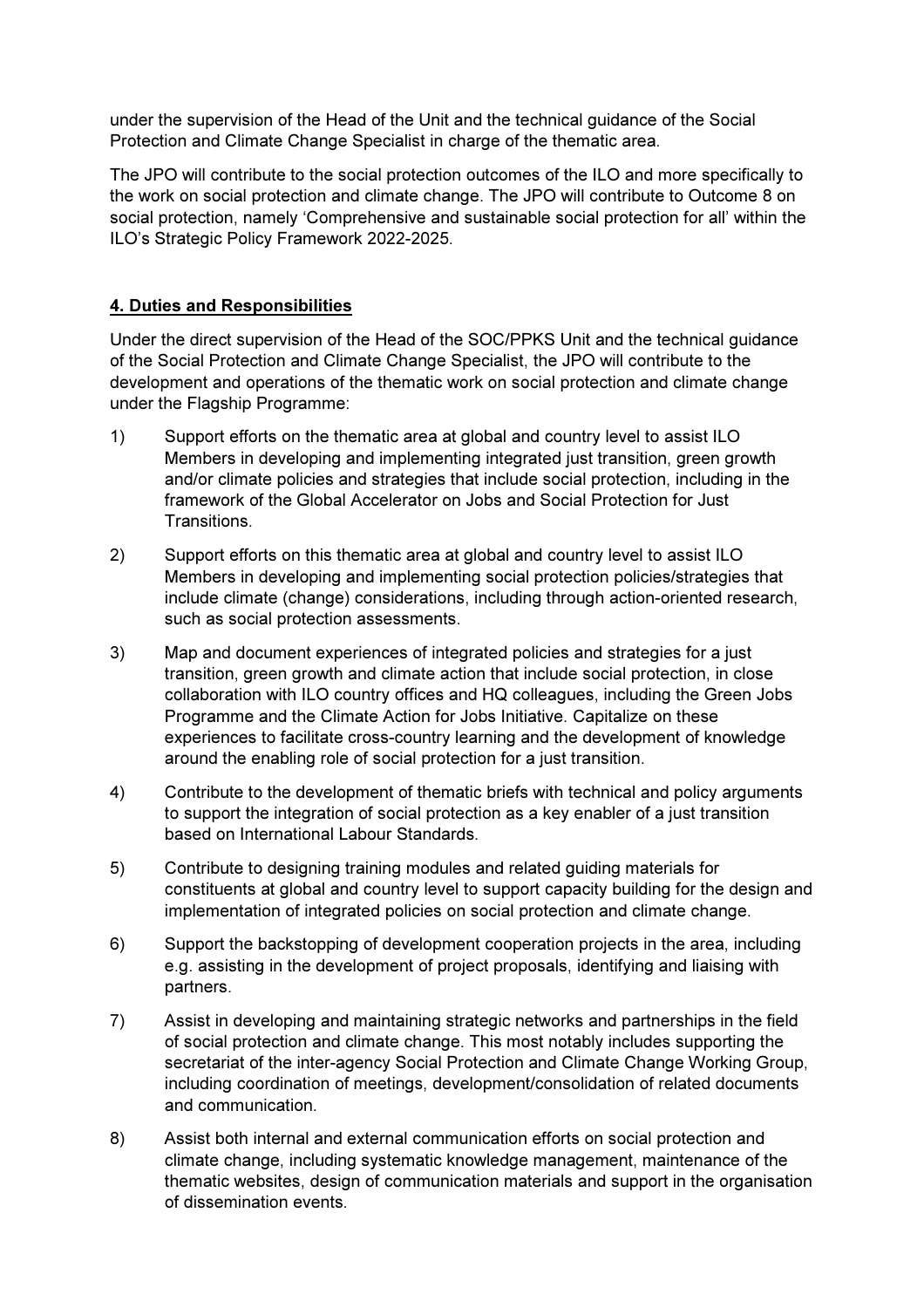- 9) Contribute to reporting, monitoring and communication efforts under the Flagship Programme, including the use and promotion of the social-protection platform and its thematic and country pages, data dashboards and the results monitoring tool as relevant.
- 10) Perform other relevant duties that may be assigned by the supervisor.

## 5. Qualifications and Experience

#### Education:

#### Minimum:

Master's degree in environmental studies, economics, public policy, sociology, development studies, political or social sciences.

#### Work experience:

#### Minimum:

At least two years of experience in social security/protection issues or just transition/ climate action at the national/international level

#### Desirable:

Work experience in a developing country in the field of social protection, or work experience in the field of just transition or increasing resilience of climate vulnerable populations.

#### Skills required for the assignment:

Minimum:

Strong analytical and research skills in social security/protection, climate action/resilience, poverty reduction, development economics or related issues;

Ability to adapt communication skills to a variety of target audiences with varying degrees of knowledge on social protection concepts, terminology and approaches;

Ability to work independently and plan complex activities;

Good listening and dialogue skills;

Ability to work in a team, share ideas, resolve challenges and take initiative;

Ability to establish and facilitate partnerships;

Ability to effectively contribute to and participate in technical workshops, trainings, regional conferences and events;

Very good oral and written communication skills, including for technical reports, information notes and designing communication support materials (e.g. brochures, presentations), website and social media contents;

Digital skills including proficiency in Microsoft Office, collaboration tools, social media and blogs.

#### Languages:

Minimum: Excellent command of English.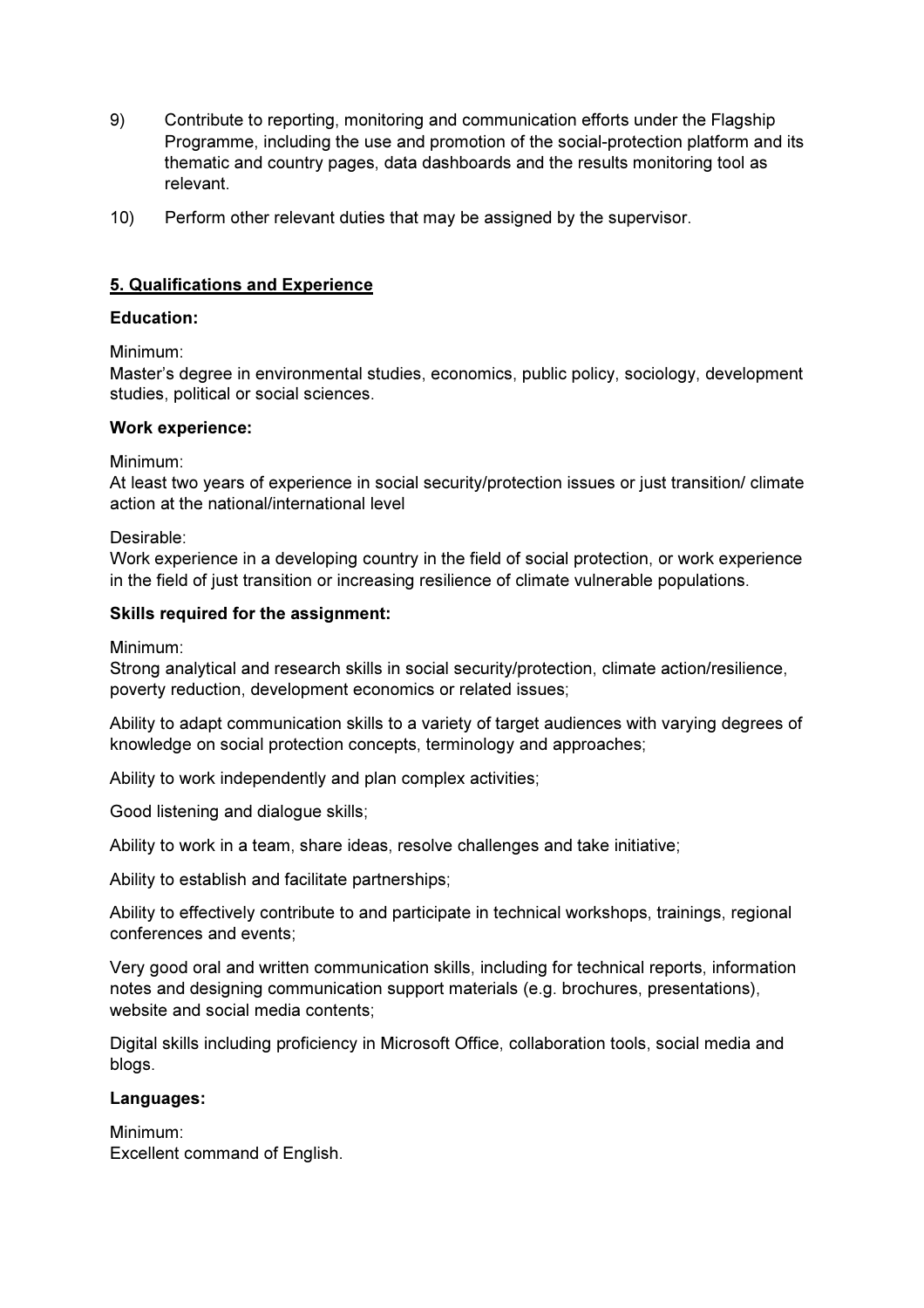Desirable:

Good knowledge of a second working language of the ILO would be an asset (French or Spanish).

## ILO competencies:

The candidate is expected to demonstrate and be guided by ILO competencies, specifically:

- 1. Good communication skills, both written and verbal.
- 2. Capacity to work on own initiative as well as cooperate as a team member.
- 3. The ability to work in a multicultural environment, and gender-sensitive behaviour and attitudes are also required.

## 6. Training Components and Learning Elements

On completion of the assignment, the JPO will have gained:

- Familiarity with ILO's mandate on OSH issues
- Valuable professional experience in preparation of international events on OSH
- In-depth knowledge of applicable standards, good practices and technologies on OSH

## Training components:

Through the work in the department, seminars, workshops and interaction with specialists in the field, the JPO will be trained on providing advisory services in the field of social protection and its technical application in particular in the context of climate change and a just transition.

Through guidance of the supervisor, the Social Protection and Climate Change Specialist as well as other senior colleagues, the JPO will be trained on policies, strategies and approaches for the extension of social protection, with a focus on rights-based implementation, progressive universalization of social protection, social dialogue and tripartite participation, coherence across institutions for the delivery of social protection, linkages with active labour-market and other policies, and project design, implementation, monitoring and evaluation, particularly in the context of climate change and a just transition.

## Learning elements:

The JPO will have the opportunity: to enhance his/her technical knowledge in the field of the extension of social protection as well as in the design and implementation of social protection floors;

To gain knowledge of international legal social security instruments and their practical implementation, namely the ILO Social Protection Floors Recommendation, 2012 (No. 202) and the ILO Social Security (Minimum Standards) Convention, 1952 (No.102);

To enhance his/her knowledge on the role of employers' and workers' organizations in social protection dialogue, implementation and monitoring;

To enhance his/her knowledge about knowledge management techniques and methods, such as identifying key experiences concerning social protection and recording, capitalizing